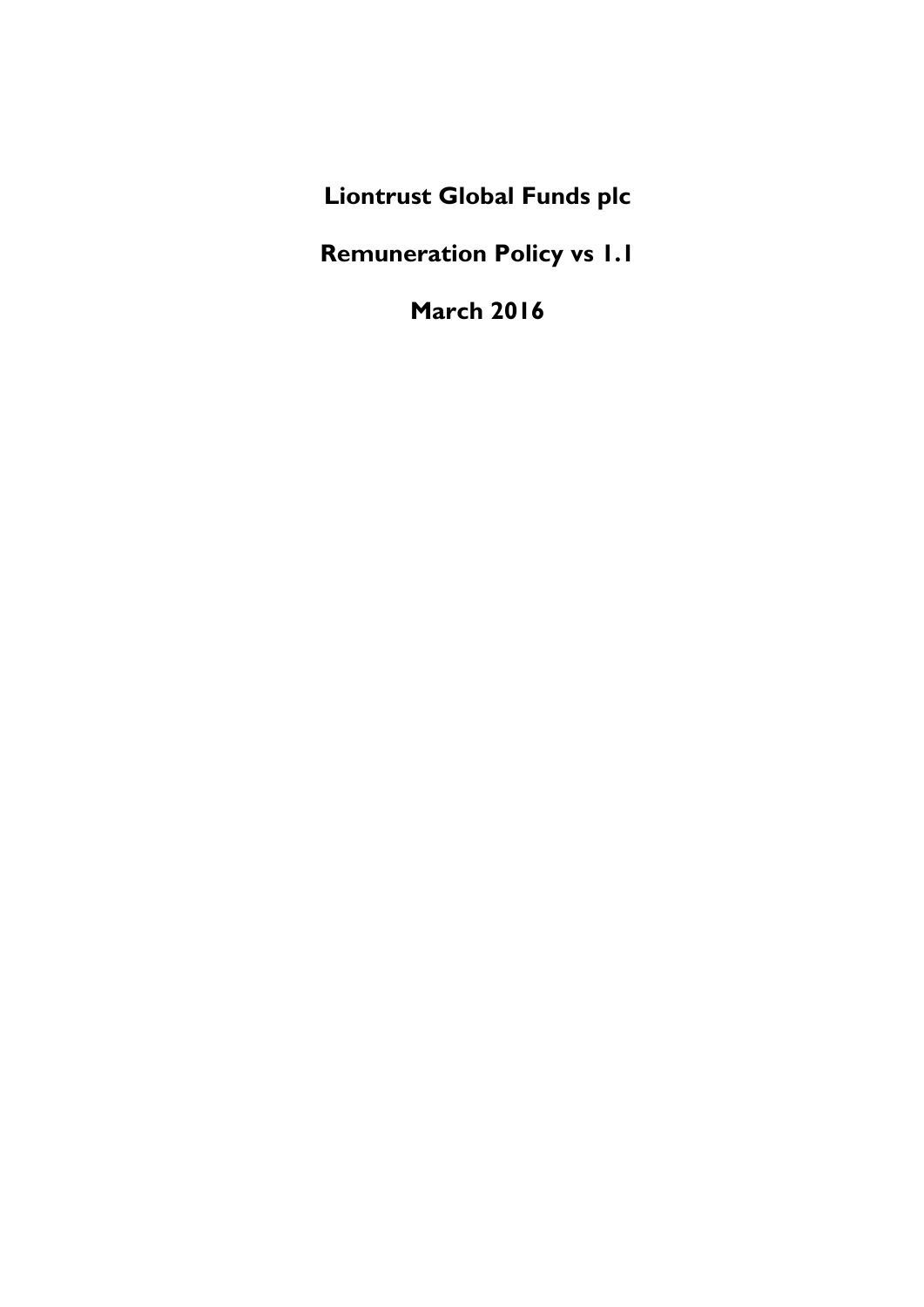# **Contents**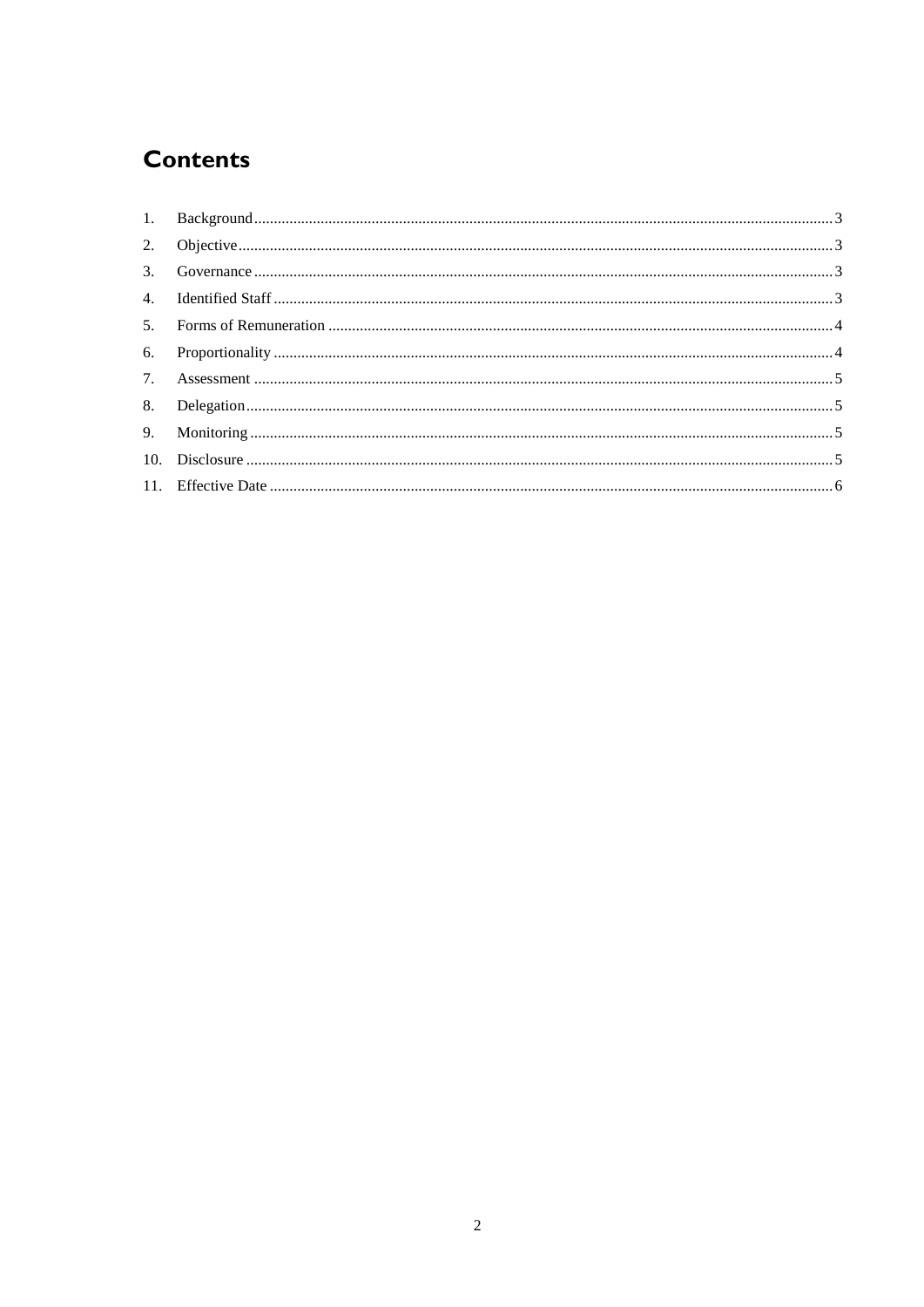## <span id="page-2-0"></span>**1. Background**

Both Directive 2009/65/EC as amended by 2014/91/EU on the coordination of laws, regulations and administrative provisions relating to Undertakings for Collective Investment in Transferble Securities ("UCITS V") require the Company to have in place remuneration policies and practices for those certain categories of Identified Staff. This Policy takes account of the European Securities Markets Authority (ESMA") Consultation Paper "Guidelines on sound remuneration policies under the UCITS V Directive ("ESMA's Consultation Paper").

## <span id="page-2-1"></span>**2. Objective**

The objective of the remuneration requirements is to ensure common, uniform and consistent application of the provisions on remuneration in UCITS V, to ensure that practices do not encourage risk taking which is inconsistent with the risk profiles of the fund rules which govern the relevant UCITS and to act in the best interest of clients and to develop, implement and maintain a culture of ensuring the client's best interests are met.

This Policy together with an implementation process and ongoing monitoring is a tool which the Company uses to implement and comply with best practice and to eliminate and mitigate against behaviours which could lead to failure to act in the client's best interest.

## <span id="page-2-2"></span>**3. Governance**

The Board of Directors and in particular the Company's non executive directors, as the Company's management body will have overall responsibility for the Policy. The design and implementation of the Policy shall be the responsibility of the Board of Directors and shall include input from the relevant senior management of the Investment Advisor and the Designated Persons.

The Board of Directors shall review and approve the Remuneration Policy at least annually or more frequently where required.

The Non-Executive members of the Board of Directors receive a fixed fee set at industry standard. In addition Non-Executive members will be re-imbursed for appropriate expenses associated with their role as outlined in each Director's Letter of Engagement.

## <span id="page-2-3"></span>**4. Identified Staff**

ESMA's Consultation paper requires that the Policy apply to certain "Identified Staff" as defined in the relevant Directive including but not limited to:

- Senior management of the UCITS
- Risk takers staff who can exert material influence on the UCITS
- Those in control functions: Operations, HR, Compliance, Finance where applicable
- Staff whose total remuneration takes them into the bracket of senior management and risk takers, whose professional activities have a material impact on the UCITS risk position and
- Categories of staff of the entities to which portfolio management or risk management activities have been delegated and whose professional activities have a material impact on the UCITS risk position.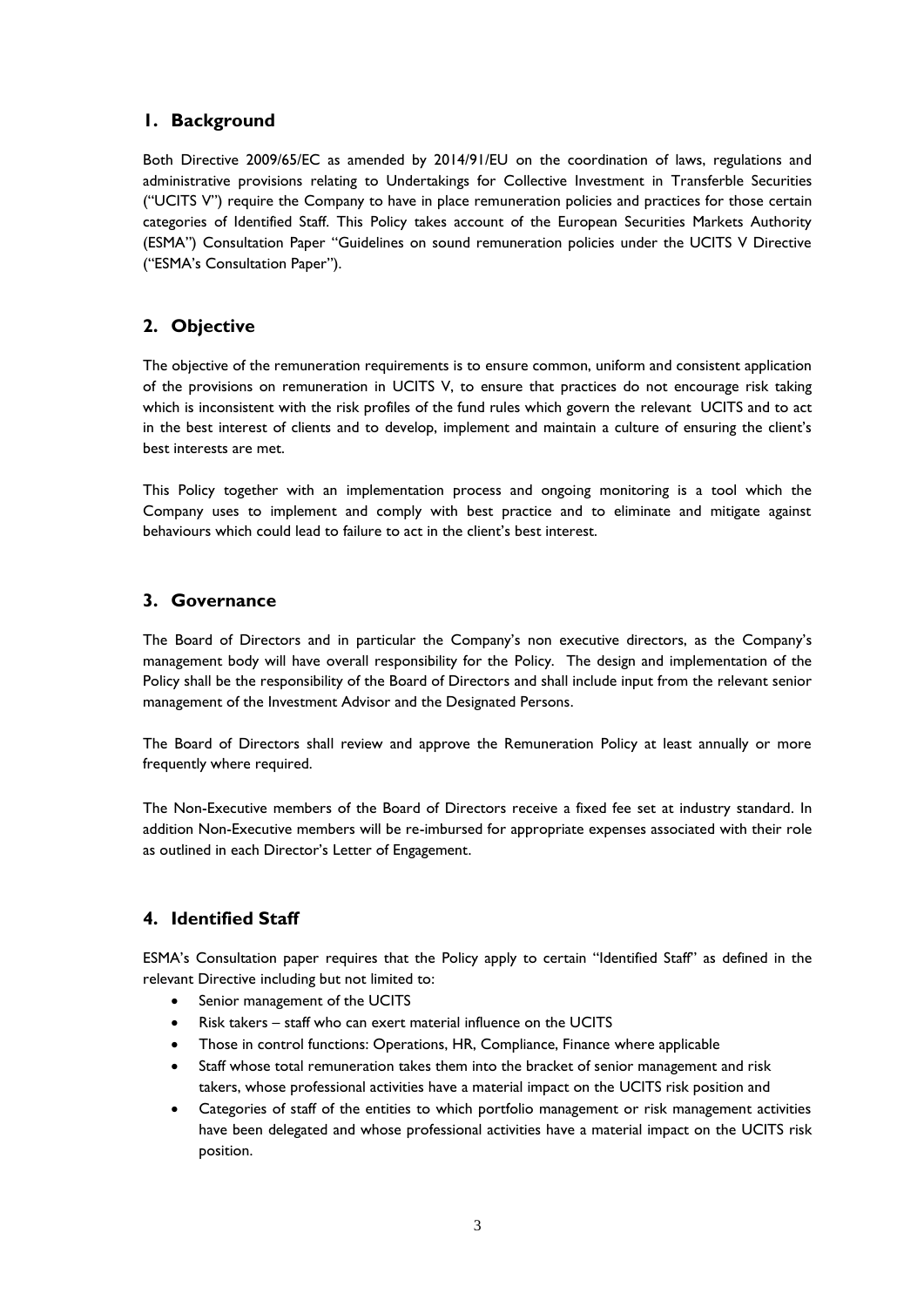## <span id="page-3-0"></span>**5. Forms of Remuneration**

UCITS V defines the forms of payments or benefits which fall within the category of Remuneration. These are further described in ESMA's Consultation Paper to include:

- All forms of payments or benefits paid by the ManCo
- Any amount paid by the UCITS itself including performance fees
- Any transfer of units or shares of the UCITS
- Payments paid directly by the UCITS for the benefit of the relevant categories of identified staff for services rendered
- Variable and fixed portions of remuneration
- Cash, shares, options, pension benefits, mobile phone, health insurance
- Retention bonus
- Golden Parachute payments /termination payments
- Remuneration paid by the UCITS

#### <span id="page-3-1"></span>**6. Proportionality**

UCITS V allows the application of the proportionality principle as required for the Capital Requirements Directive ("CRD") in a way and to an extent that is appropriate to their size, nature, internal organisation, scope and complexity. On an exceptional basis proportionality may lead to the disapplication of certain requirements including:

- Formation of a remuneration committee
- The remuneration pay-out process

The Company will not automatically trigger disapplication but shall internally assess on an annual basis whether the disapplication can be applied.

In assessing proportionality the Company will consider the following:

- Size
- AUM
- Number of staff
- Liabilities of the Company
- Number of branches
- Risk appetite
- Listed
- Where aggregate set of UCITS leads the UCITS to become more complex or systemically important
- Nature Scope and complexity
- Authorisation in place
- Investment policies and strategies managed
- National or cross border/EU vs Non-EU
- Management of multiple product types
- Identified staff
- Percentage of variable vs fixed remuneration
- Size of obligations they may undertake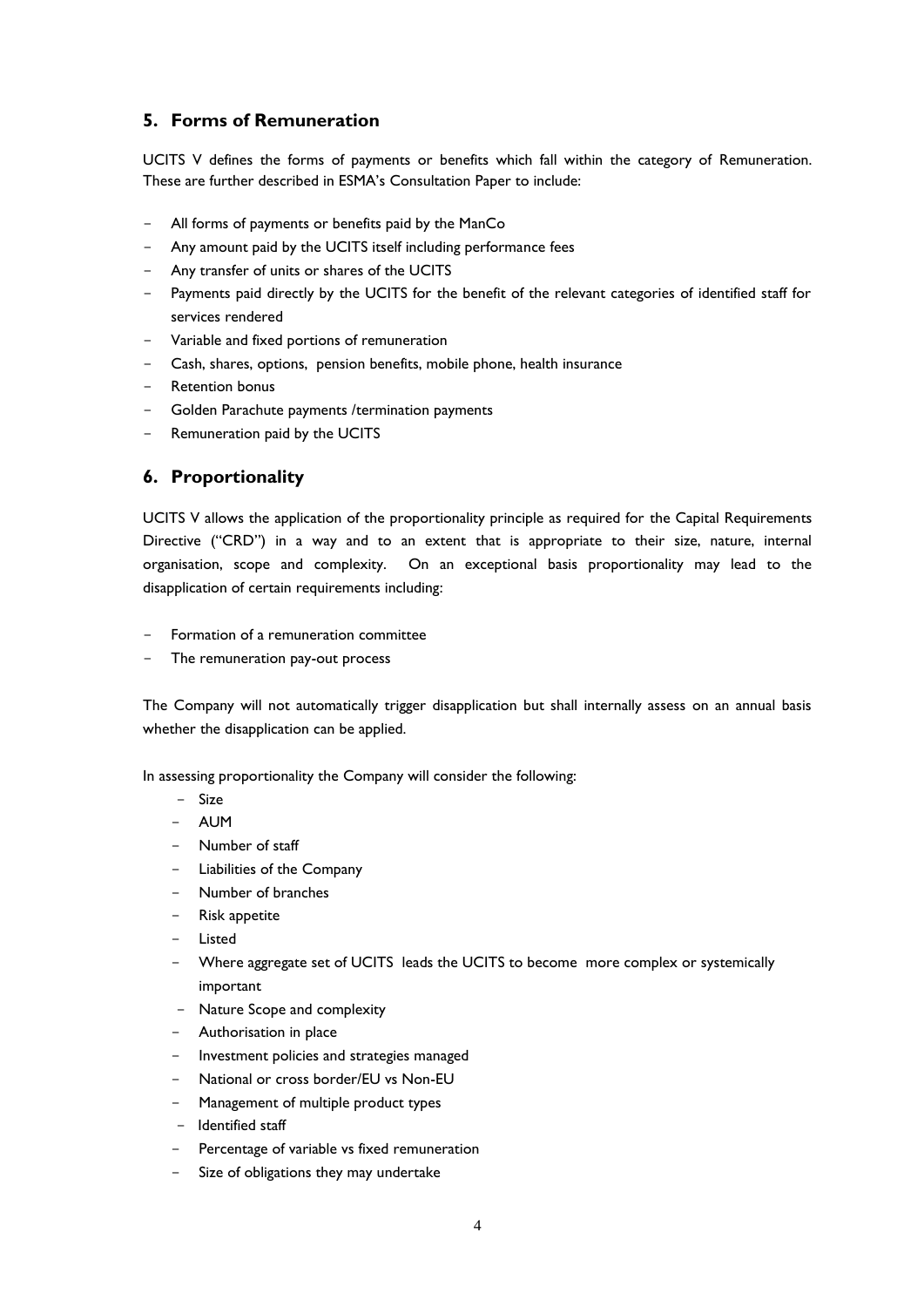#### <span id="page-4-0"></span>**7. Assessment**

The Company is a UCITS Self Managed Investment Company and has 9 sub-funds under management.

The Company's investment objectives and activities are set out in its Prospectus and are considered by the Board of Directors to be non-complex.

The Company operates a delegated model and as such has no employees.

As at 31 January 2016 the Company had AUM of EUR 168.19million.

The Company has determined that the Board of Directors and the Designated Persons fall within the scope of the requirements. As both receive only fixed remuneration thus removing any conflicts of interest, the remuneration rules will not apply. Having considered the criteria set out in Section 6, Proportionality, and having regard to the ESMA Consultation Paper, the Board of Directors is satisfied that it may disapply the requirement to have a Remuneration Committee in place and may disapply the pay out process in full.

#### <span id="page-4-1"></span>**8. Delegation**

ESMA's Consultation Paper requires that entities to which portfolio management or risk management are delegated, are subject to the requirements on remuneration in a manner which is proportionate as outlined above. Alternatively, the Company shall ensure that any delegate must be subject to equivalent remuneration rules in their home state or have in place documented contractual arrangements in order to ensure that there is no circumvention of the remuneration rules.

*Industry is currently awaiting guidance on the requirements in relation to delegates. The Policy will be updated in line with any new guidance.*

#### <span id="page-4-2"></span>**9. Monitoring**

The Board will review the Policy and the implementation of procedures on an annual basis for the Company. The annual review of the Policy is intended to ensure the effectiveness of the Policy and the effectiveness of any policy and arrangements in place with any of the Company's delegates. The annual review will also consider the implementation of the Policy for compliance with requirements. Additionally, the Board will request at least annual assurance from relevant delegates that the remuneration arrangements in place within the delegates Company are equivalent and that the implementation of the remuneration arrangements is in compliance with requirements. In order to avoid conflicts of interest monitoring should not be carried out by an individual subject to the same scheme.

#### <span id="page-4-3"></span>**10.Disclosure**

The Company will comply with the disclosure requirements set out in ESMA's Consultation Paper to include Annual Reports, KIIDs, Prospectus and Policy Statement.